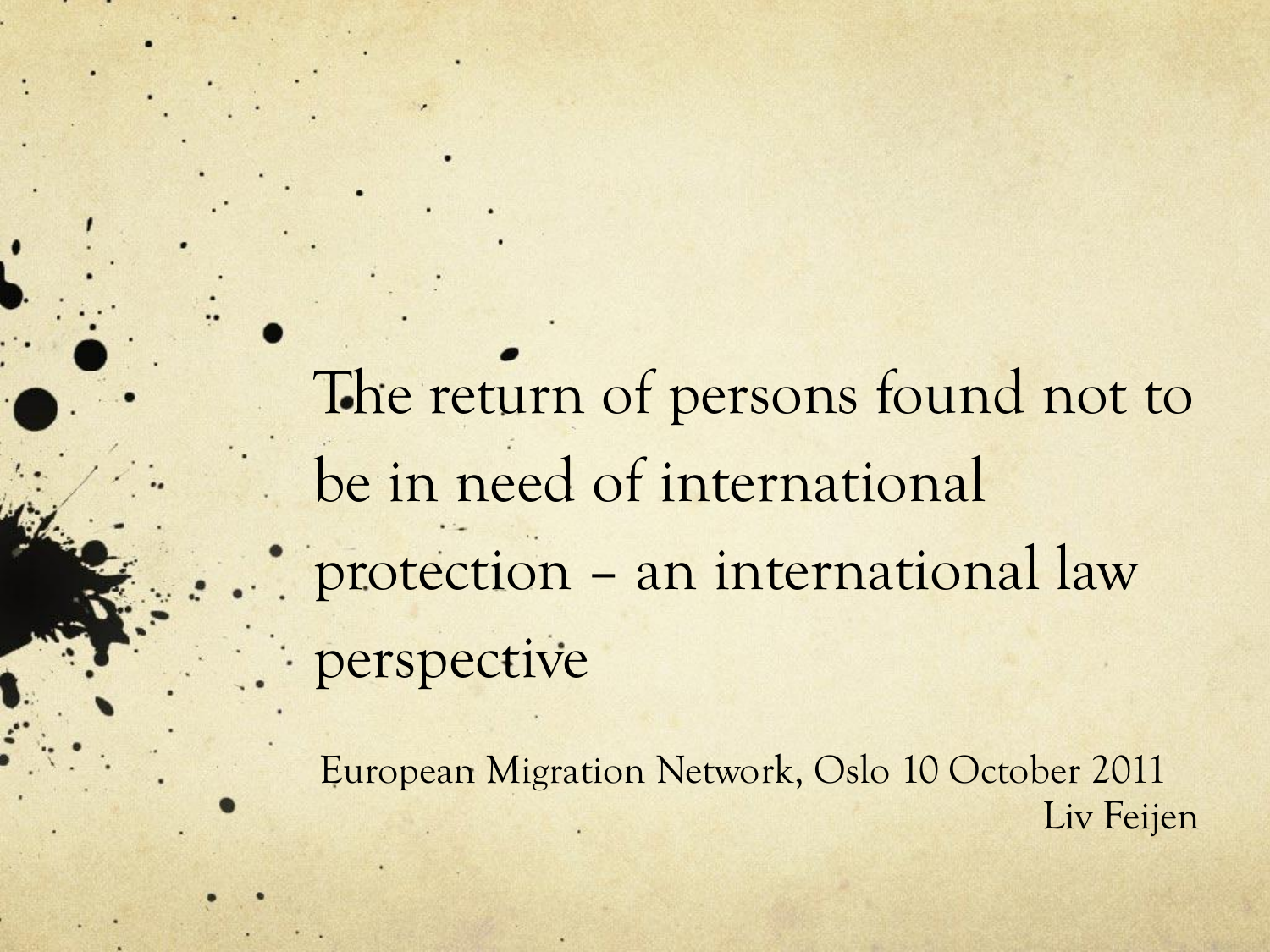## The myths

- Efficient return policies bring down the number of arrivals. No empirical evidence. Ex Germany.
- The majority of asylum seekers go underground if they know the departure date.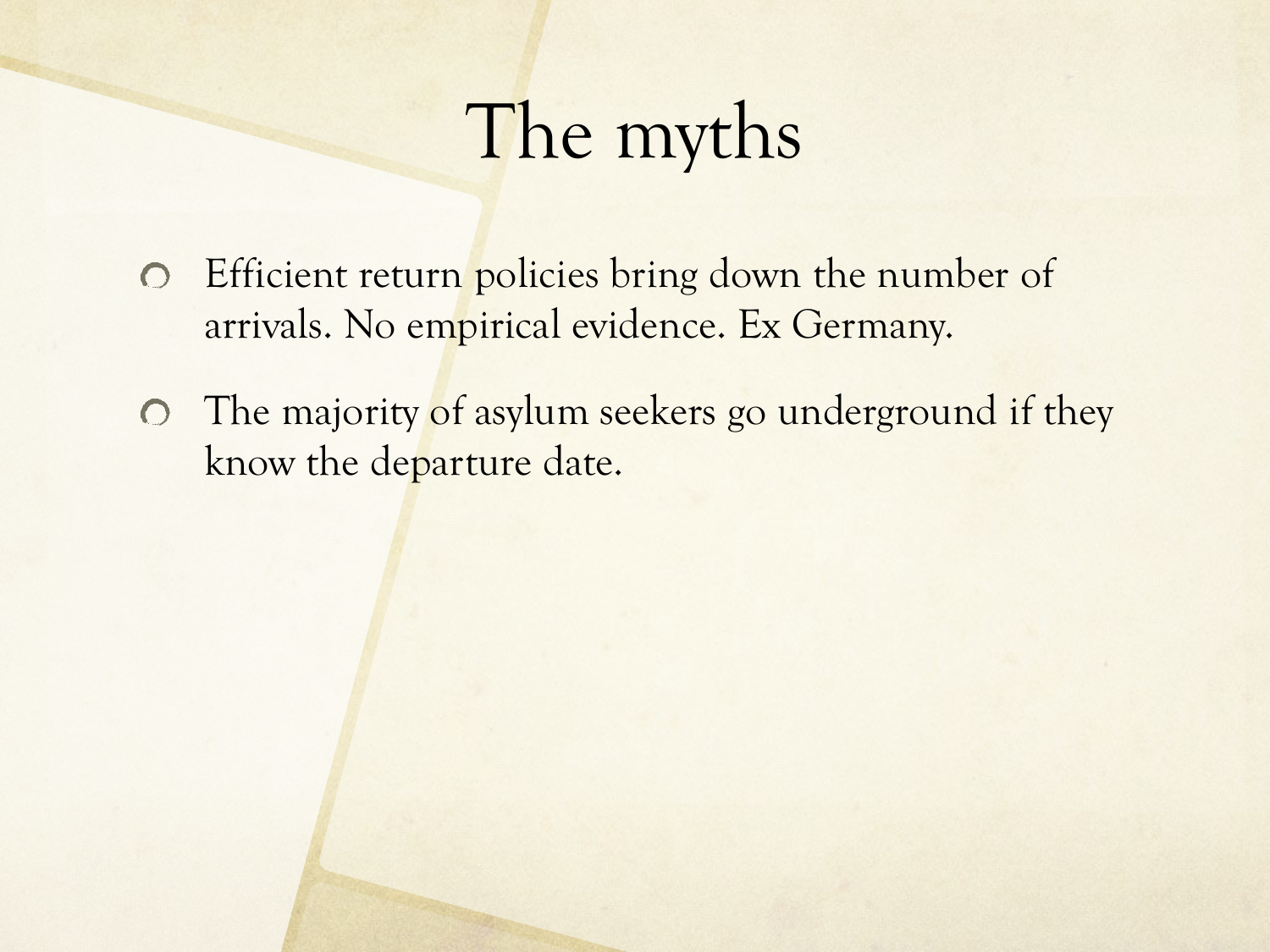## Main rule!

- " The efficient and expeditious return of persons found not to be in need of international protection is key to the international protection system as a whole"
- UNHCR "emphasizes that the credibility of individual asylum systems is seriously affected by the lack of prompt return of those who are found not to be in need of international protection."

*UNHCR Executive Conclusion on the return of persons found not to be in need of international protection No. 96 (2003).*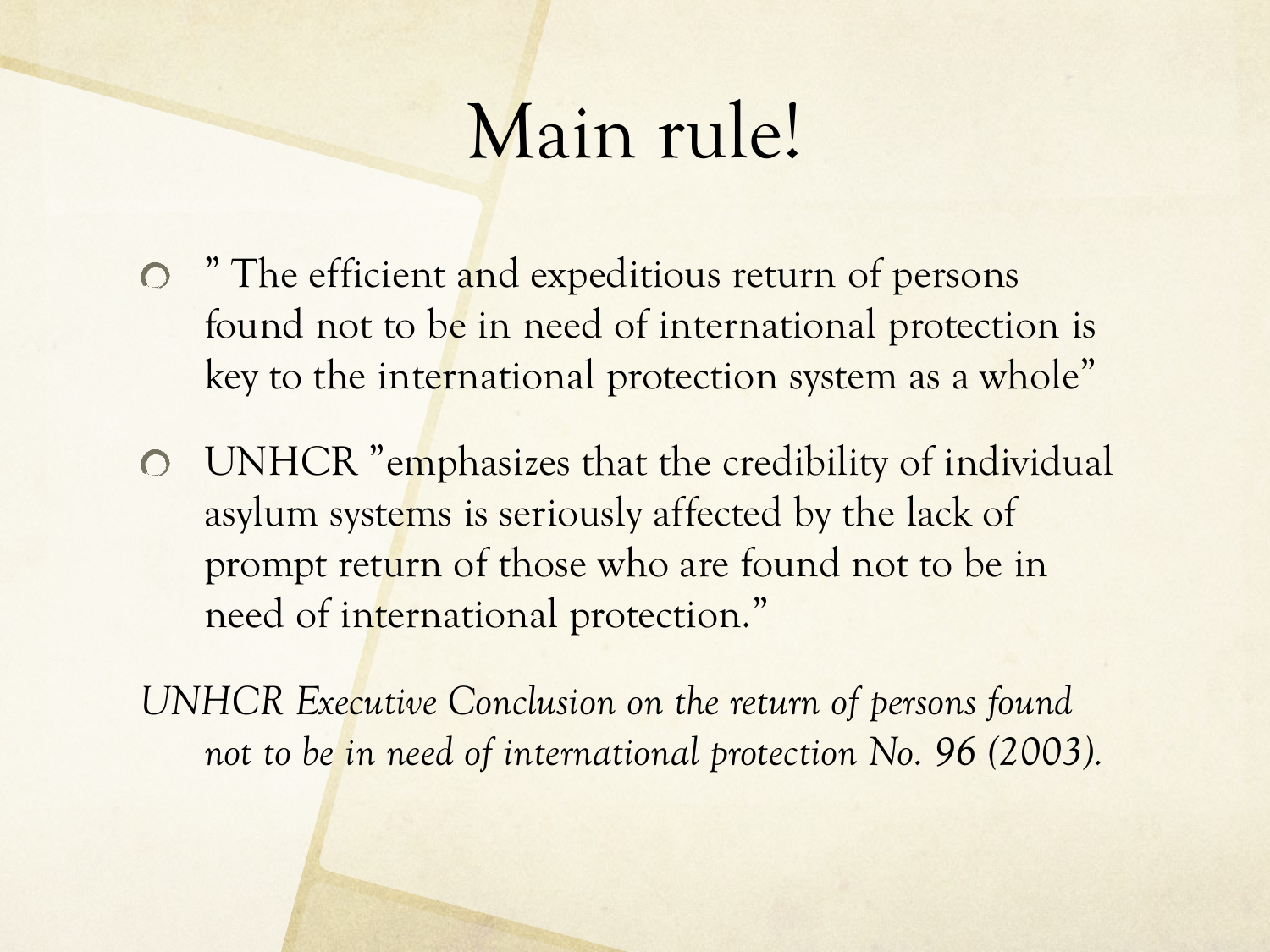# "Persons not in need of international protection"

- After due consideration of their asylum claims in fair procedures do not qualify for refugee status based on the 1951 Convention or other international obligations or national law.
- Other international obligations: ECHR, UNCAT,  $\bigcirc$ CRC….
- But also Art 8 ECHR: "the possible interference with  $\circ$ the returnee's right to respect for family and/or private life is proportionate and in pursuance of a legitimate aim." CoE Twenty Guidelines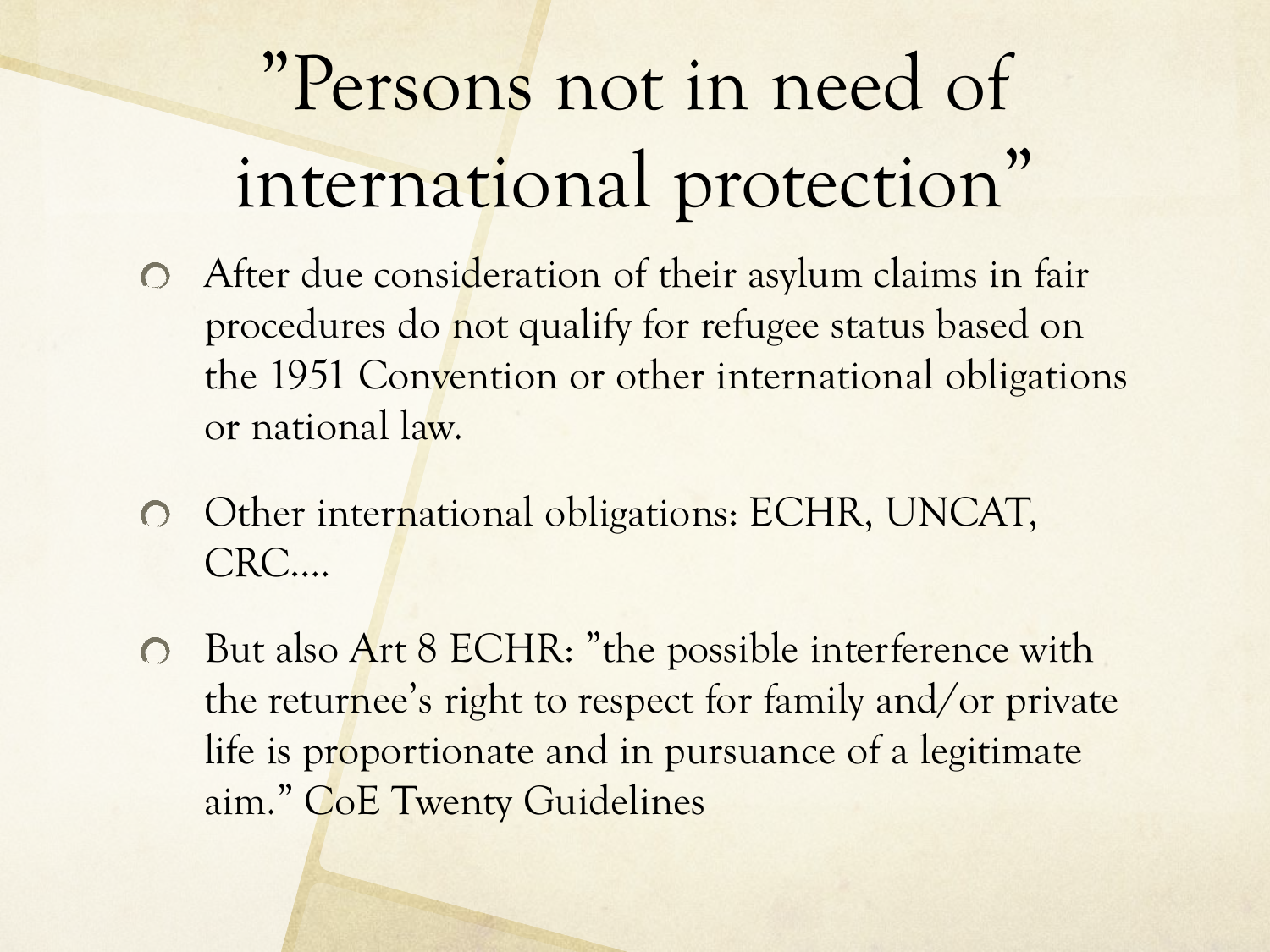#### Exception: non-returnables

- "Unsuccessful asylum seekers who cannot be returned through no fault of their own should have timely access to some form of lawful residence and legal status"
- Alternatives: "limbo" irregular situation without rights,  $\bigcirc$ socio-economic benefits or work permit – right to a durable solution
- Use of non-EU harmonized statuses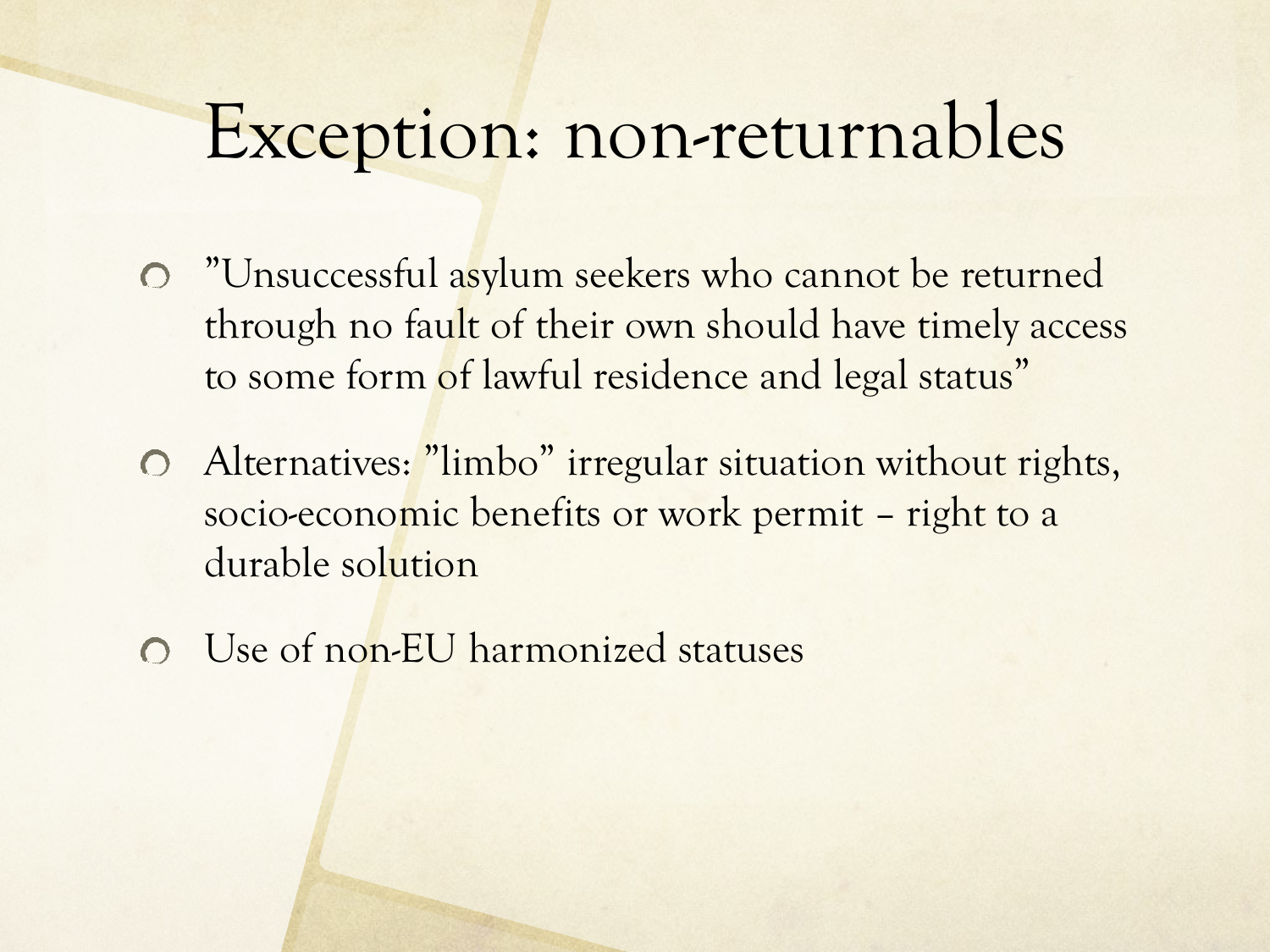### Possible obstacles to return

- Authorities in the country of return do not co-operate  $\bigcirc$ with redocumentation and readmission
- Problems establishing nationality and identity  $\overline{O}$
- Compelling humanitarian reasons: vulnerable group  $\overline{O}$ (sick, elderly, children, victim of torture, single women) or long-term resident.
- Technical obstacles: logistically, physical, waiting for decision on spouse's claim, medically unfit to travel,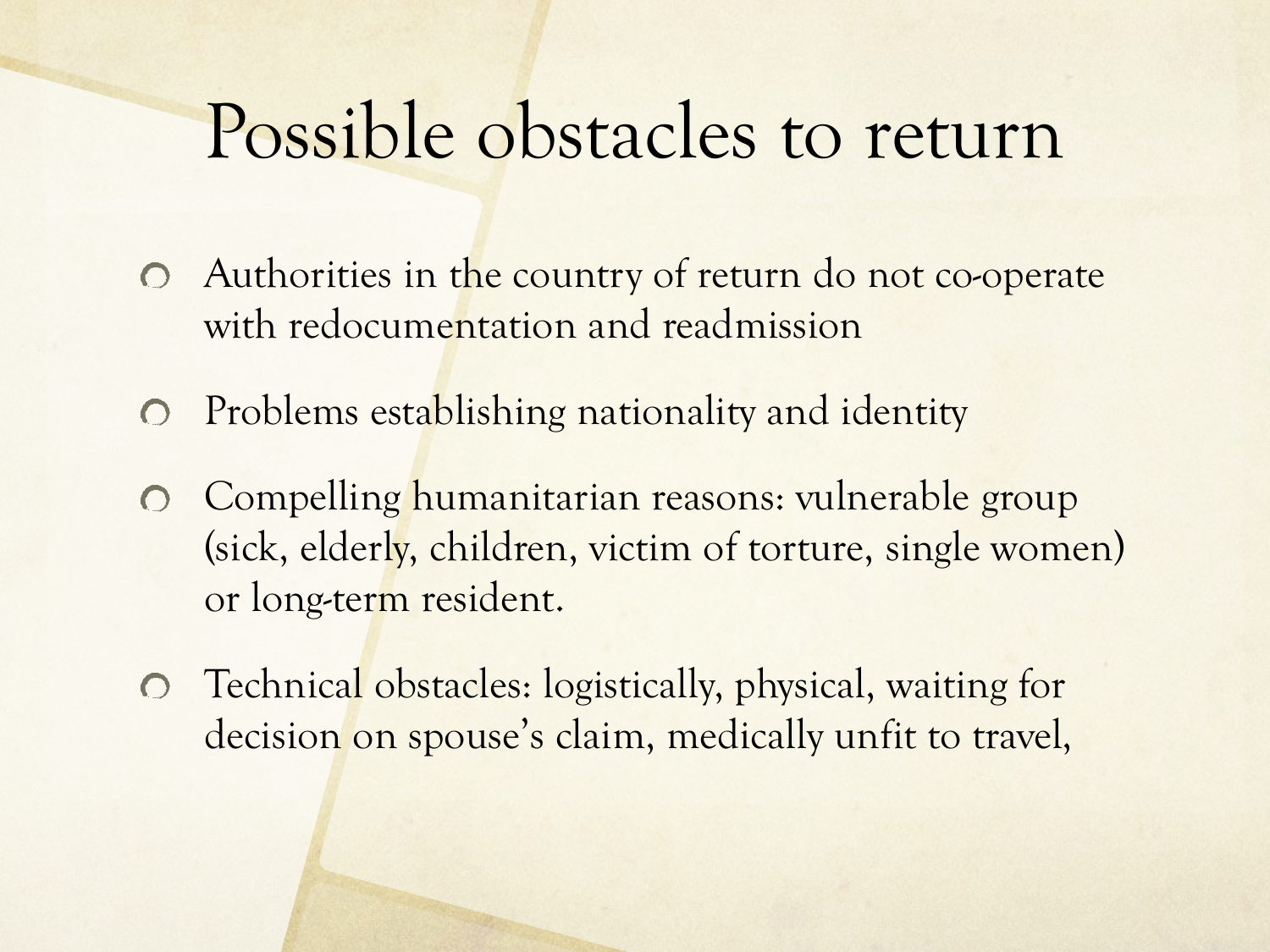## What is forced or voluntary

- Voluntary return –take place without harassment, arbitrary detention or physical threats (UNHCR' s Hanbook on Voluntary Return)
- Voluntray return is absence of refusal to return (IOM)
- Grey zone: "compliance pressures" "The host country" should take mesaures to promote voluntary return, which should be prefrerred to forced return" (Guideline 1 CoE Twenty Guidelines on Forced Return) – practical assistance, inforation nad incentives or transportation costs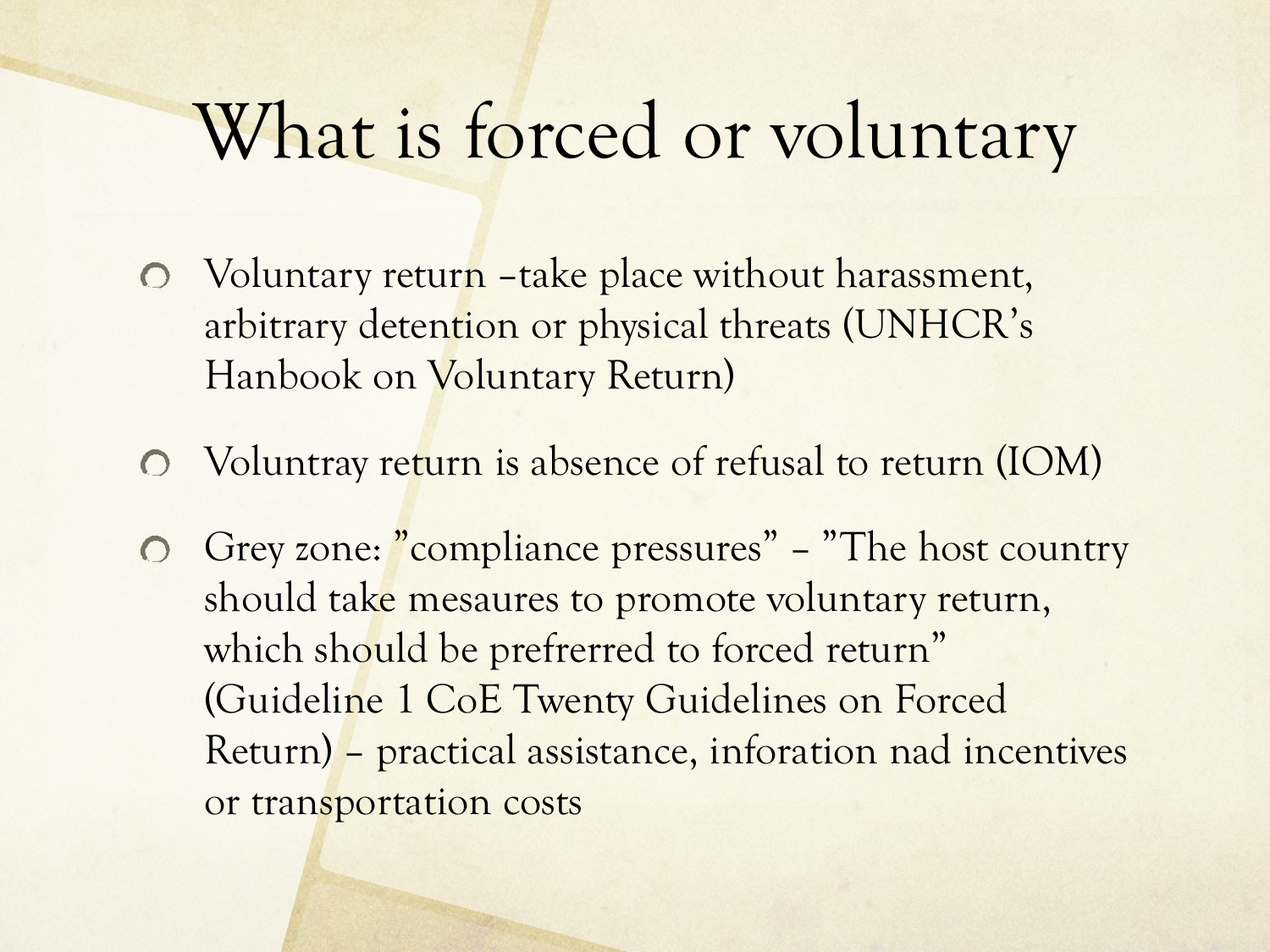How to enforce forced return in a manner compatible with international law

- $\odot$  Removals should be in accordance with human rights norms and enforced with respect for safety and dignity
- Legal framework: UNCAT, ECHR, CoE Twenty  $\overline{O}$ Guidelines on Forced Return, IATA/CAWG Guidelines for Deportation and Escort, CoE Recommendation No. 99(12) on return of rejected asylum-seekers, UNHCR ExCom Conclusion 65 XXLII.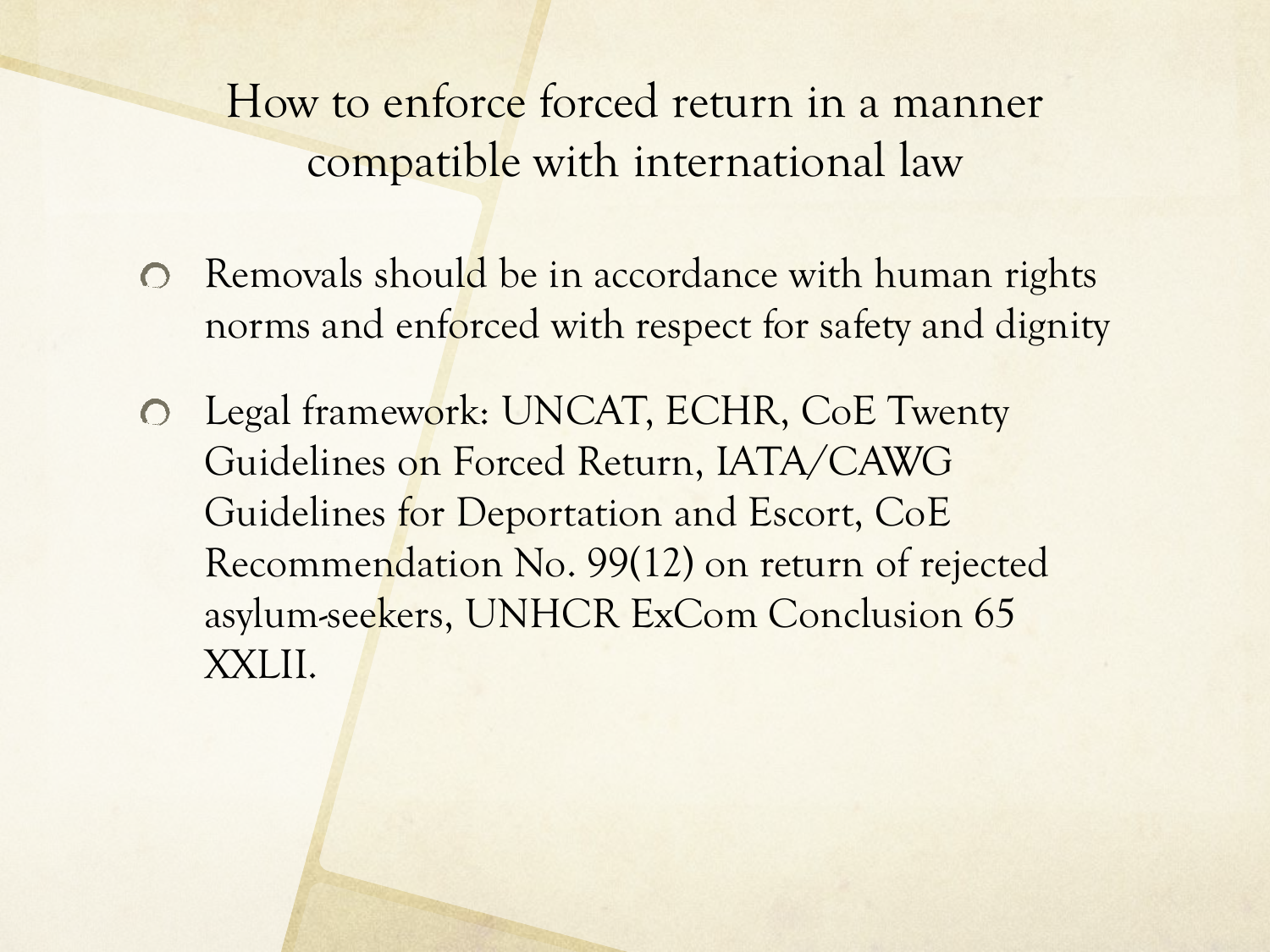## Safeguards in the case of supervised/forced return

- **Detention** should only be used as a last resort in full compliance with  $\circ$ human rights law: Art 5 ECHR, *Shamsa v Poland* (2003), Art 9 ICCPR.
- Individual assessment of each case: objective reasons to why the returnee  $\bigcirc$ would not comply,
- Where other measures have failed: e.g supervision, periodic reporting,  $\bigcirc$ bail, surrender passport, stay in designated place.
- $\circ$ Procedural safeguards for deprivation of liberty: established by law, information to returnee, access to lawyer, as short period as possible, legal renedies, conditions of detention.
- Obligation to release if no removal (detention only justified as long as  $\circ$ deportation proceedings in progress) *Chahal v UK* (1996), *Caprino v UK*  (1978)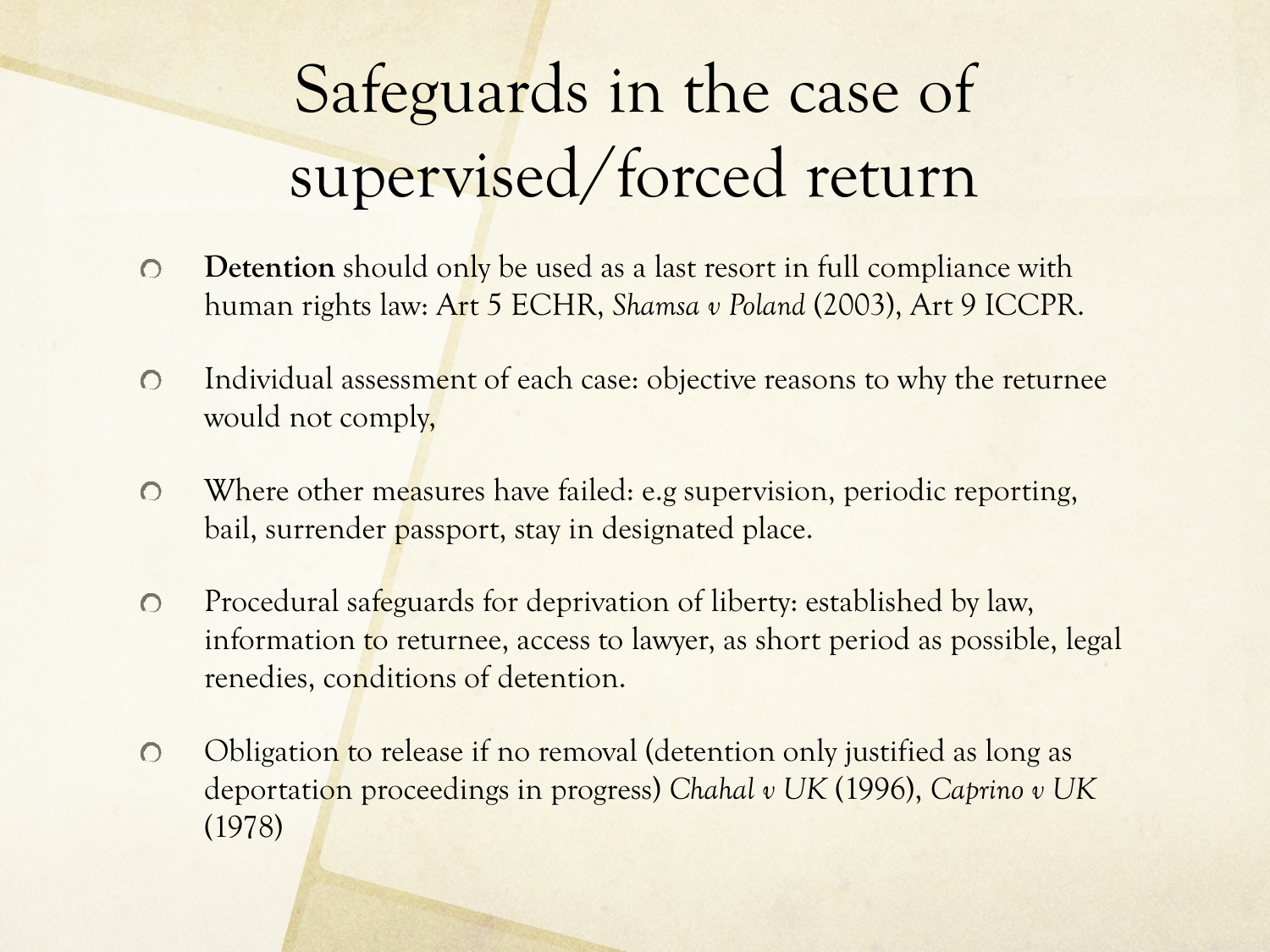## Safeguards cont.

- First, assist to organize return-family, work, information of date of  $\bigcap$ return. Withdrawal of socio-conomic benefits risk violate human rights.
- $\bigcirc$ Limit the use of force, no physical violence, proportionate, medication only based on medical decision (Art 5 Convention for the Protection of Human rights and Dignity of the Human Person with Regard to the Application of Biology and Medicin 1997).
- "In respect of a person deprived of his libety, recourse to physical  $\bigcirc$ violence which has not been made **strictly necessary** by his own conduct diminishes **human dignity** and is in principle an **infringement** of the right set fort in Art 3" *Berlinksi v Poland*, ECtHR 20 June 2002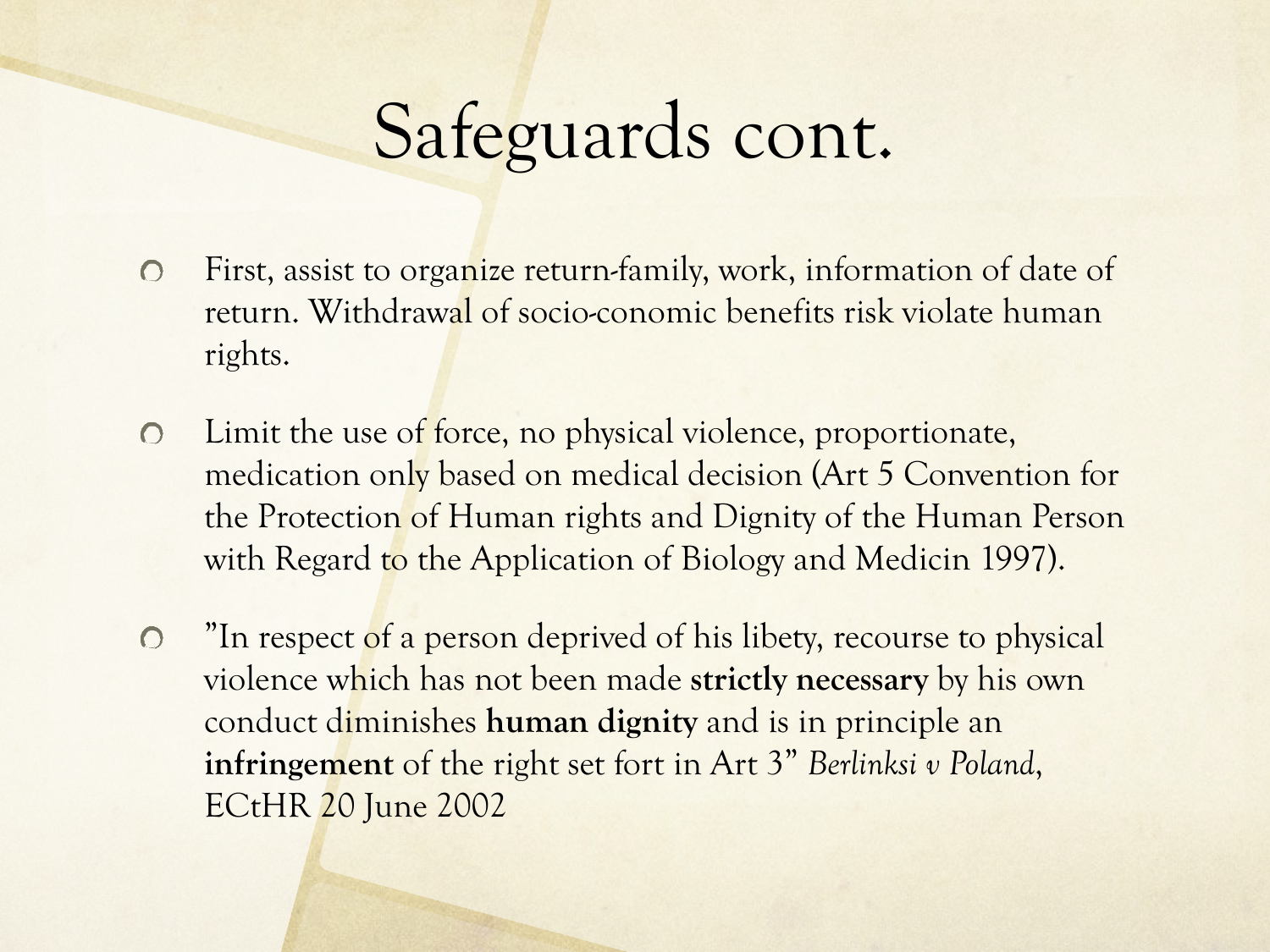### Safeguards cont.

- Dignity of returnee, safety of other passengers, crew  $\bigcirc$ and the returnee.
- Escorts (state employees or private contractors)  $\bigcirc$ adequately trained in proper use of restraint techniques, intercultural communication, stress management, legal and medical aspects of removals,
- Gender.